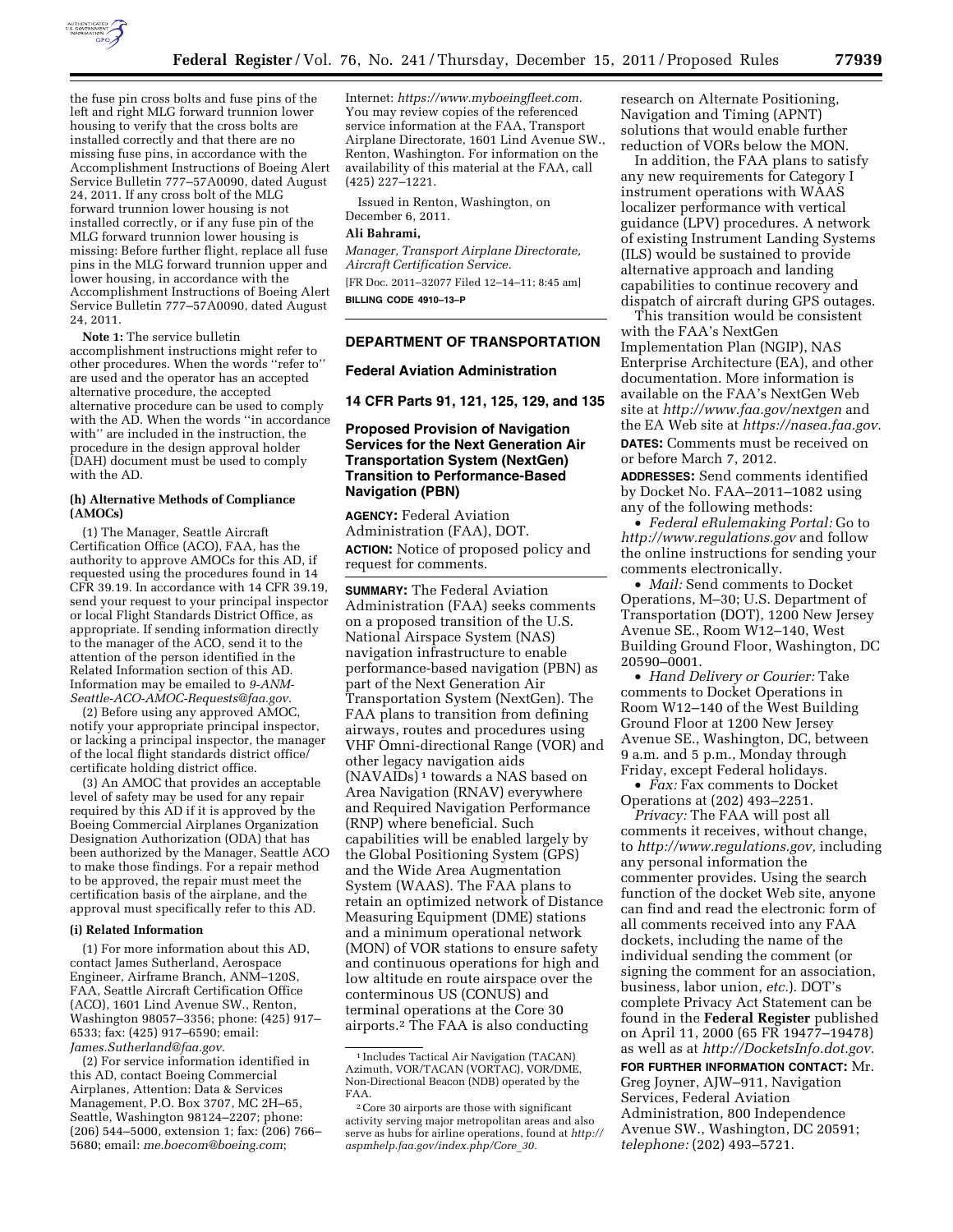## **SUPPLEMENTARY INFORMATION:**

# **The Proposal**

## *Purpose*

This notice announces the FAA's proposed strategy to meet requirements for air navigation service in the United States. The FAA is committed to maintaining the highest levels of safety, capacity, and efficiency in the NAS while transitioning from the legacy station-referenced system of airways, routes and procedures to a performancebased system providing flexible pointto-point navigation enabled by geospatial positioning, navigation, and timing (PNT) infrastructure and aircraft advanced navigation systems.

## *Transition to PBN for En Route, Terminal and Approach Operations in CONUS*

Many NextGen benefits depend on PBN, specifically RNAV and RNP routes, arrivals, departures, instrument approaches and other procedures to increase capacity and efficiency, and reduce aircraft noise and emissions while enhancing safety. All of these operations are enabled primarily by GPS and WAAS.

GPS provides a level of service that supports lateral navigation for en route through non-precision instrument approaches. GPS is an internationally accepted navigation system, standardized by the International Civil Aviation Organization (ICAO), and has been approved for use by many countries. Additional information concerning GPS can be found at *[www.gps.gov](http://www.gps.gov)* and *[www.pnt.gov](http://www.pnt.gov)*. The U.S. government has committed to maintaining GPS services in accordance with the Standard Positioning Service Performance Standard of September 2008. The U.S. is improving GPS services by adding a second frequency which will make GPS more resistant to unintentional radio frequency interference (RFI) sources.

WAAS is a GPS augmentation system for aviation use that has been operational since 2003 and is used to improve the accuracy, integrity, and availability of GPS. WAAS also improves the availability of GPS to support PBN operations, even if several GPS satellites were to go out of service. WAAS is a satellite-based augmentation system (SBAS) standardized by ICAO. Compatible systems are operational in Japan and Europe, and other SBASs are in development in India and Russia.

Even though basic and augmented GPS services enable all of the PBN capabilities for NextGen, the signals are vulnerable to scheduled and

unscheduled outages. For example, the U.S. government regularly conducts scheduled testing in the NAS that impacts GPS use in selected regions. Unscheduled GPS outages have been caused by interference from intentional or unintentional sources of RFI. The FAA will ensure sufficient infrastructure is provided to mitigate the effects of scheduled GPS outages in designated areas and unscheduled outages which could otherwise significantly disrupt air commerce.

The FAA also provides a network of distance measuring equipment (DME) that enable aircraft with suitable RNAV avionics to fly RNAV routes and terminal procedures where sufficient DME coverage exists. (See FAA Advisory Circular (AC) 90–100A, U.S. Terminal and En Route Area Navigation (RNAV) Operations.) In the near term, the FAA plans to enhance DME facilities to provide unrestricted RNAV operations for DME/DME and DME/ DME/Inertial Reference Unit (IRU) equipped aircraft operating in Class A airspace over the CONUS and in the vicinity of the Core 30 airports. Over the longer term, the FAA is investigating other APNT solutions to satisfy PNT requirements for all users in the event of a loss of GPS.

Since VORs do not enable RNAV, RNP, or Automatic Dependent Surveillance-Broadcast (ADS–B) operations, the FAA plans to reduce costs by drawing down the number of FAA-provided VORs. Currently, over 80% of the 967 VORs in the NAS inventory are past their economic service life and cost the FAA more than \$110M per year to operate. Likewise, replacement parts are becoming increasingly difficult to obtain. The replacement of all of the VORs would cost over \$1.0B. Therefore, the FAA is planning a gradual discontinuance (removal from service) of VOR facilities in CONUS to a minimum operational network (MON). The MON would enable aircraft anywhere in the CONUS to proceed safely to a destination with a GPS-independent approach within 100 nm. MON coverage is planned to be provided at altitudes above 5,000 feet above ground level (AGL). The FAA would also retain VORs to support international arrival airways from the Atlantic, Pacific, Caribbean, and at the Core 30 airports. The existing U.S. legacy navigation aids outside CONUS will be retained until a longer-term solution can be coordinated with users. The drawdown of VORs to a MON would be completed no later than January 1, 2020.

In considering VORs for discontinuance, each facility will be

evaluated on its own merits. The FAA will convene a working group that will develop a candidate list of VORs for discontinuance using relevant operational, safety, cost, and economic criteria. As part of the process, this working group will engage aviation industry stakeholders and other members of the public for input.

Suitably equipped RNAV aircraft can continue to fly the existing Victor Airways and Jet Routes, Standard Terminal Arrivals (STAR), and Departure Procedures (DP) even if their associated VORs are not operating, by the use of RNAV substitution as described in AC 90–108, Use of Suitable Area Navigation (RNAV) Systems on Conventional Routes and Procedures. Existing airways, routes, and procedures eventually would be replaced by RNAV Q (high) and T (low) Routes, and RNAV STARs and DPs. VORs are also used for the Hazardous In-flight Weather Advisory Service (HIWAS) broadcast and voice communication with FAA Flight Service Stations. These services are not planned to be impacted by this proposal.

WAAS supports vertically-guided approach operations, called Localizer Performance with Vertical guidance (LPV). These approaches are equivalent to Category I ILS, but do not require any radio navigation equipment at or near the airport. WAAS provides LPV coverage throughout CONUS, Alaska, and most of Canada and Mexico. By 2016, the FAA expects to provide instrument approach procedures with LPV or localizer performance (LP) nonprecision lines of minima to all qualified instrument runways in CONUS and Alaska (see Advisory Circular AC 150/5300–13, Airport Design, Appendix 16). In order to maximize operational benefits and take advantage of the cost savings associated with WAAS, the FAA no longer intends to establish new Category I ILSs using Facilities and Equipment (F&E) funding.

ILSs that are funded by grants from the Airport Improvement Program (AIP) will continue as an eligible project per the authorizing statute. However, the FAA is considering programmatic changes under AIP that would favor WAAS for new precision approaches at airports, rather than ILS. The FAA Office of Airports will engage with airport stakeholders and associations on these potential changes.

Existing ILSs would provide an alternative approach and landing capability in support of recovery and dispatch of aircraft during GPS outages. ILSs would provide the precision approach and landing segment for APNT.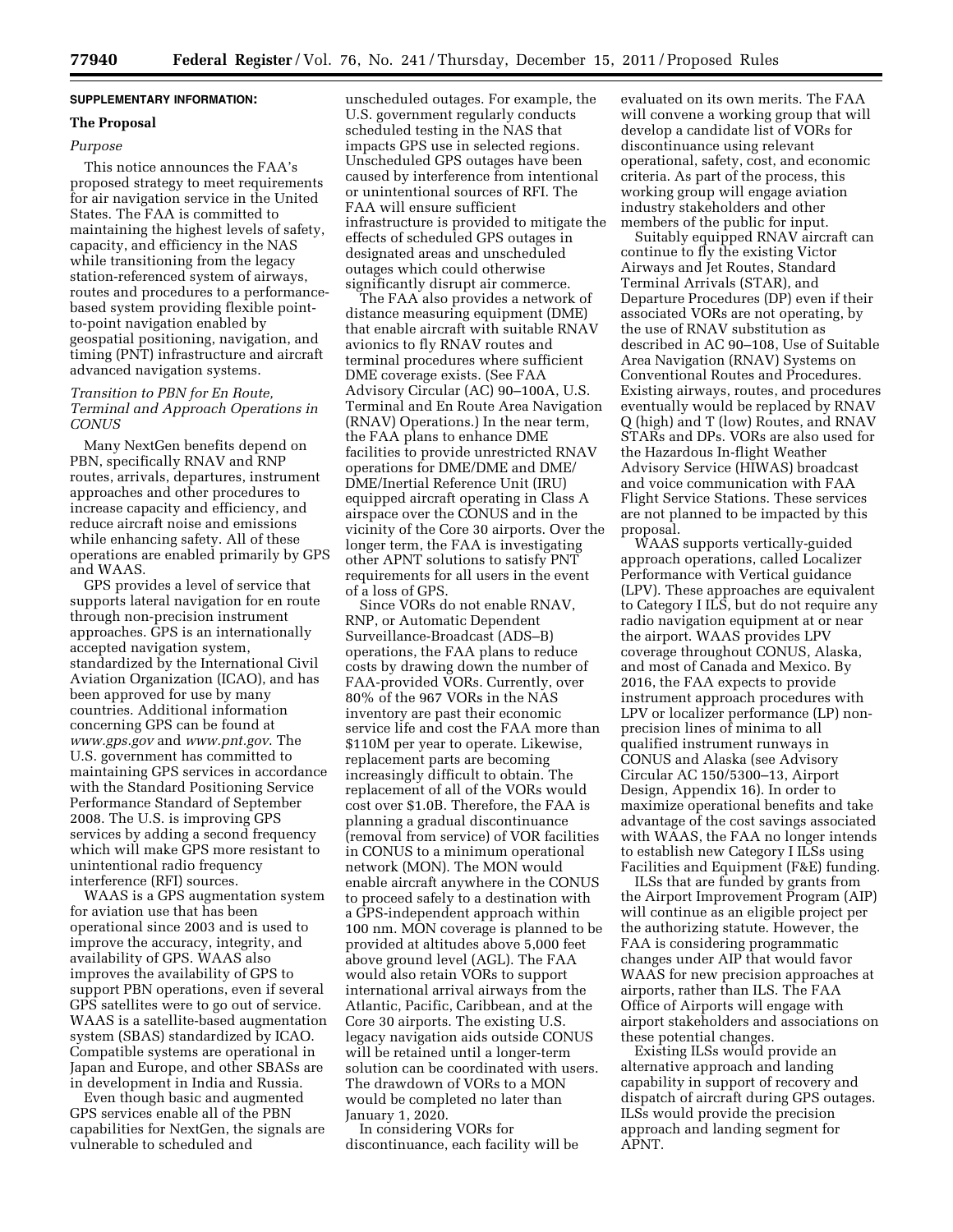For all approach procedures, airports will continue to be required to meet airfield design and infrastructure requirements appropriate for the approach visibility levels set forth in AC 150/5300–13.

#### *Future Plans*

Unaugmented GPS is capable of providing the accuracy and integrity required by the FAA's ADS–B Out regulations (14 CFR 91.225 and 91.227) that were effective August 31, 2010 and have a compliance date of January 1, 2020. However, at this time, WAAS augmentation is the only service that provides the 99.9 percent availability (equivalent to radar) needed for ADS–B. Operators that equip with other position sources, such as Receiver Autonomous Integrity Monitoring (RAIM) based GPS, may experience periods of unavailability that limit their access to the airspace. The FAA expects that positioning from GPS combined with future positioning sources such as the L5 GPS signal and/or other GNSS signals, and GPS tightly integrated with inertial navigation systems, will also provide 99.9 percent availability.

The FAA is conducting research on APNT for service beyond 2020. The FAA will consider, in consultation with the users, whether the MON may be further reduced after an APNT solution is selected and available. The FAA is also evaluating the use of the Ground-Based Augmentation System (GBAS) in addition to ILS to provide Category II/ III approach services.

## *Review of Navigation Equipage Requirements*

FAA regulations addressing the operational requirements to carry navigation equipment in aircraft are set forth in 14 CFR parts 91, 121, 125, 129, and 135. Operators should be familiar with their specific requirements. The following paragraphs provide an overview of those requirements to assist in understanding the context for the radionavigation services described in this Notice.

## *Suitable Equipage for the Route To Be Flown*

The aircraft equipage rules are performance-based and the aircraft must have equipment appropriate for the route to be flown, including en route, departure, arrival, and instrument approach procedures. Operators planning to fly a variety of different routes and procedures must carry equipment suitable for the different routes and procedures.

FAA guidance describing the navigation equipment ''suitable'' to the route to be flown is provided in the Aeronautical Information Manual and in a series of advisory circulars (see AC Nos. 90–100, 90–101, 90–105, and 90– 107). Equipment is considered suitable if it has been demonstrated to provide the accuracy, integrity and reliability for the operation and the necessary radionavigation service is provided for the planned route of flight. For conventional ground-based routes and procedures, suitable equipment can be directly inferred from the type of procedure (*e.g.,* a VOR receiver would be suitable for operation on a Jet Route). RNAV systems, enabled by GPS, WAAS, or DME/DME/IRU (DDI), are suitable for a variety of operations including:

□ Operation on Victor Airways, Jet Routes, terminal arrivals, departures, and approach procedures, including the initial and missed approach portions of an ILS instrument approach (based on AC 90–108);

 $\bar{\circ}$  Operation on RNAV routes (Q routes and T routes);

○ Operation on RNAV arrivals and departures;

 $\circ$  Operation on RNAV (GPS) approaches (excluding DDI); Æ

 Operation on RNAV (RNP) approaches (excluding DDI).

Operators must ensure that performance requirements can be met for the intended operations during flight planning. Due to integrity limitations of unaugmented GPS, aircraft using unaugmented GPS navigation equipment under IFR must be equipped with an approved and operational alternate means of navigation so that the aircraft can proceed safely to a landing at a suitable airport. This limitation also applies to required alternates: When a planned alternate is required, that alternate cannot be predicated on GPS in any way (as the primary approach aid, or as the means to accomplish the initial, intermediate or missed approach of an ILS, RNAV, or VOR approach).

General aviation aircraft using WAAS equipment under IFR do not require an alternate means of navigation, due to the improved reliability of WAAS. However in non-normal conditions resulting in the loss of WAAS services (for example catastrophic failure of the WAAS satellites), the FAA will advise WAAS users that the GPS-only restrictions should be applied until such time as WAAS service can be restored. Aircraft equipped only with WAAS would be supported by air traffic control in the event of a catastrophic failure of satellite navigation.

The planned use of GPS or WAAS during periods when GPS may be unavailable (*e.g.,* test events identified through NOTAM as areas in which GPS

may be unavailable) is not appropriate. In those areas and during the test, aircraft must be equipped with other equipment suitable for the planned operation (route of flight, altitude, *etc.*). However, pilots may use GPS or WAAS during flight if onboard equipment indicates service is available.

RNAV systems using multiple DME signals are also suitable for many of the same operations. DME has several limitations compared to GPS or WAAS: the coverage of the service is not universal, so the operator must verify that it is available over the planned route of flight; and DME navigation is not currently capable of providing the more precise accuracy that is needed for approach and departure operations.

## *Two Independent Systems*

FAA regulations applicable to domestic operations for commerce or for hire require a second system capable of reversion or contingency operations during non-normal conditions, including regional- or system-wide effects that could reasonably occur. The rules applicable to those operations require two independent navigation systems appropriate to the route to be flown, or one system that is suitable and a second, independent backup capability that allows the operator to proceed safely and land at a different airport, and the aircraft must have sufficient fuel (reference 14 CFR 121.349, 125.203, 129.17, and 135.165). These rules ensure the safety of the operation by preventing a single point of failure.

The requirements for a second system apply to the entire set of equipment needed to achieve the navigation capability, not just the individual components of the system such as the radionavigation receiver. For example, in order to use two RNAV systems to comply with the requirements, the aircraft must be equipped with two independent radionavigation receivers and two independent navigation computers (*e.g.,* flight management systems). Alternatively, to comply with the requirements using a single RNAV system with an installed and operable VOR capability, the VOR capability must be independent of the FMS. The MON described in this notice would continue to allow this equipage to fulfill the above requirements for operating within U.S. airspace.

To satisfy the requirement for two independent navigation systems, if the primary navigation system is GPSbased, the second system must be independent of GPS (*e.g.,* VOR or DDI). This allows continued navigation in case of failure of the GPS or WAAS